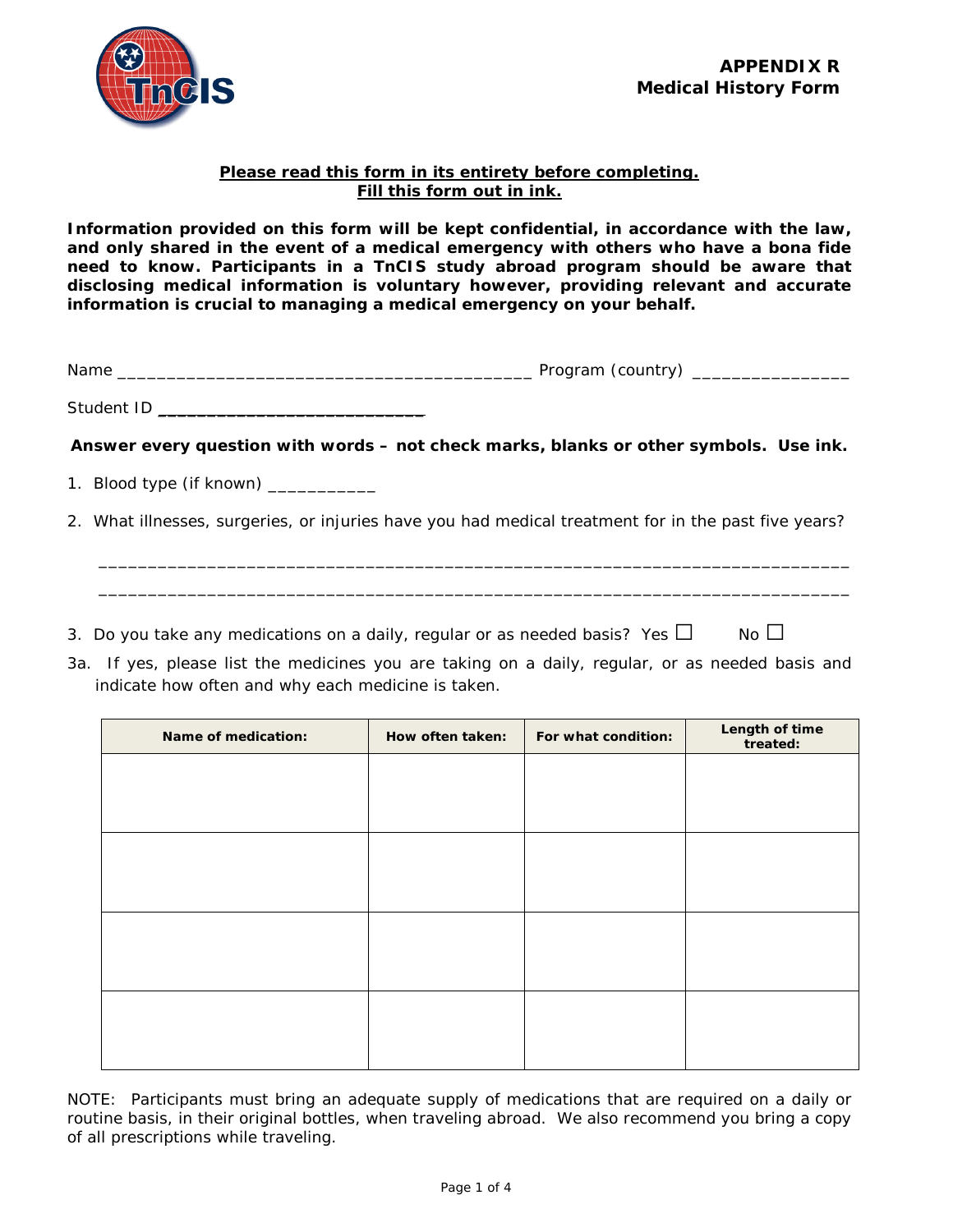| 4. Are you allergic to any medications? Yes $\Box$<br>$No$ $\Box$                                                                                                     |
|-----------------------------------------------------------------------------------------------------------------------------------------------------------------------|
| 4a. If yes, please complete this section: _____ aspirin _____ sulfa drugs ____ penicillin                                                                             |
| 5. Are you allergic to any substances? (i.e. bee stings, foods, plants, animals, etc.) Yes $\Box$ No $\Box$                                                           |
| 5a. If yes, please list those items here.                                                                                                                             |
| $No$ $\Box$<br>6. Are you currently under treatment for any physical condition? Yes $\Box$                                                                            |
| 6a. If yes, please explain.                                                                                                                                           |
| 7. List any ongoing physical conditions which might require immediate treatment abroad due to<br>changes in climate, diet or exercise. What treatment is recommended? |
| Do you have any condition(s) which might prevent you from walking, climbing steps, carrying<br>8.                                                                     |
| $No$ $\Box$<br>your luggage, or participating in excursions or other activities? Yes $\Box$                                                                           |
| 8a. If yes, please describe.                                                                                                                                          |
|                                                                                                                                                                       |
| No $\Box$<br>9. Are you on a restricted diet? Yes $\Box$                                                                                                              |
| 9a. If yes, please give details. _______                                                                                                                              |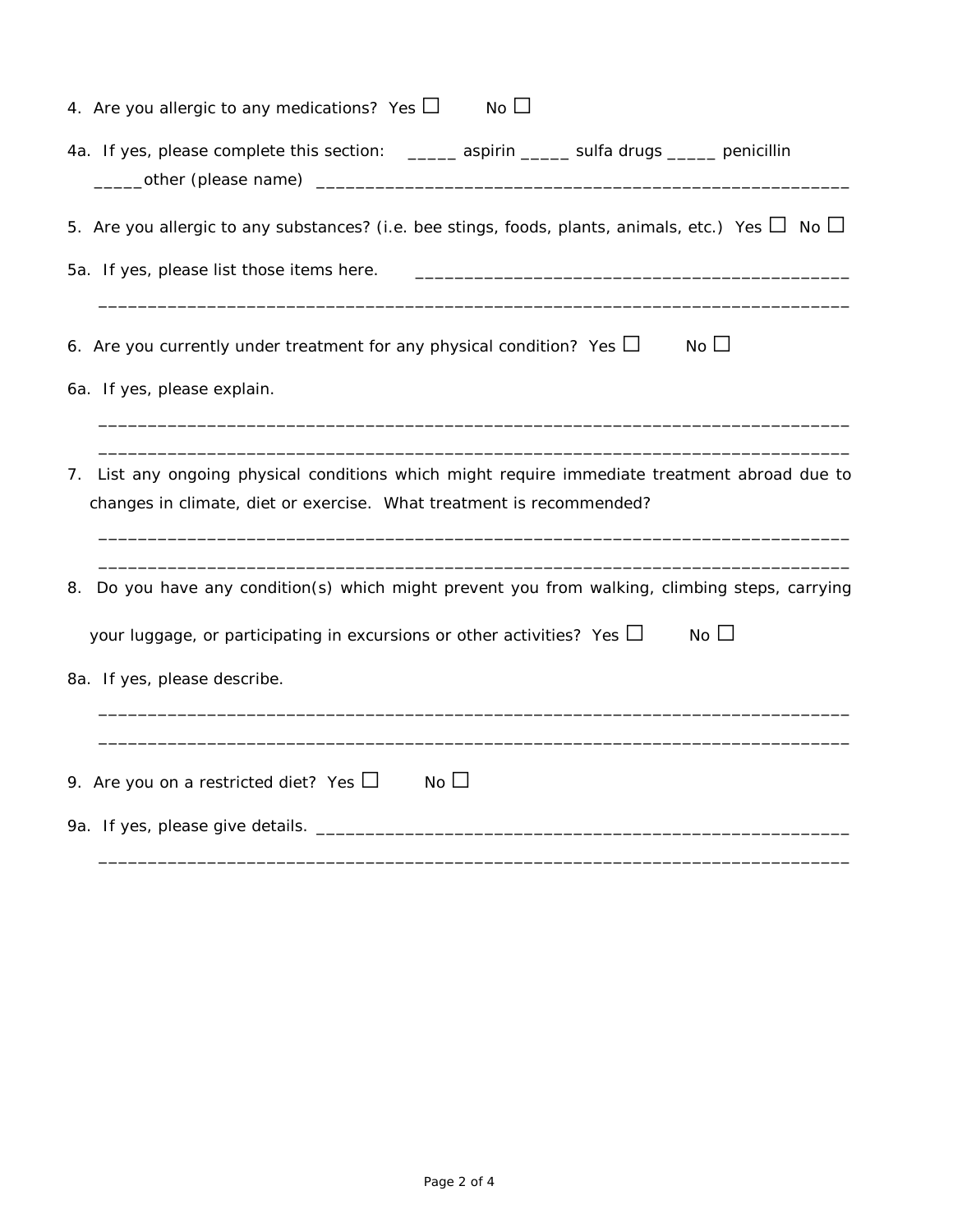## **Mental Health or Additional Health Conditions**

Although the state of one's mental health is a personal matter and responsibility, we urge you to be open about your pertinent health history and areas of potential vulnerability. Disclosing mental health information helps you plan with others so that the necessary support will be in place when you go abroad.

It is important that the TnCIS Executive Director be informed of any past or present medical problems, including mental health conditions that may bear on your study abroad experience. The information will be kept confidential, in accordance with the law and in recognition of your interest in privacy. Disclosure will be made only to persons having a bona fide need to know.

It is only in rare circumstances that disclosed medical information would preclude a student from studying abroad. The information allows the TnCIS Executive Director and the Program Director to help with any medical management issues and also with emergency planning.

Your obligation to provide an honest and forthright picture of your physical and mental health is critically important to the TnCIS Study Abroad program's ability to secure your wellbeing overseas. Your cooperation is imperative so that TnCIS can facilitate a great program experience.

Whether you are currently being treated for mental health concerns or if you see them as something in your past, you should know that preparing for and participating in this new experience can bring about a return or increase in symptoms. You are encouraged to discuss the advisability of participating in a study abroad program and issues related to cultural adjustment with your mental health practitioner. You may determine that based on your current symptoms, postponing or making adjustments to your plans is necessary.

## **ADDITIONAL HEALTH CONDITIONS**

11. Are you currently undergoing or have you received any type of therapy for a mental health condition, recent emotional trauma, or drug/alcohol dependency within the past 5 years?

 $Yes \Box \qquad No \Box$ 

If you answered yes to question 11:

| For what? | How long have you<br>been or were you<br>in treatment? | How often are you<br>receiving or did you<br>receive care? | If currently in<br>therapy, would you<br>like to continue while<br>abroad? |
|-----------|--------------------------------------------------------|------------------------------------------------------------|----------------------------------------------------------------------------|
|           |                                                        |                                                            |                                                                            |
|           |                                                        |                                                            |                                                                            |
|           |                                                        |                                                            |                                                                            |
|           |                                                        |                                                            |                                                                            |